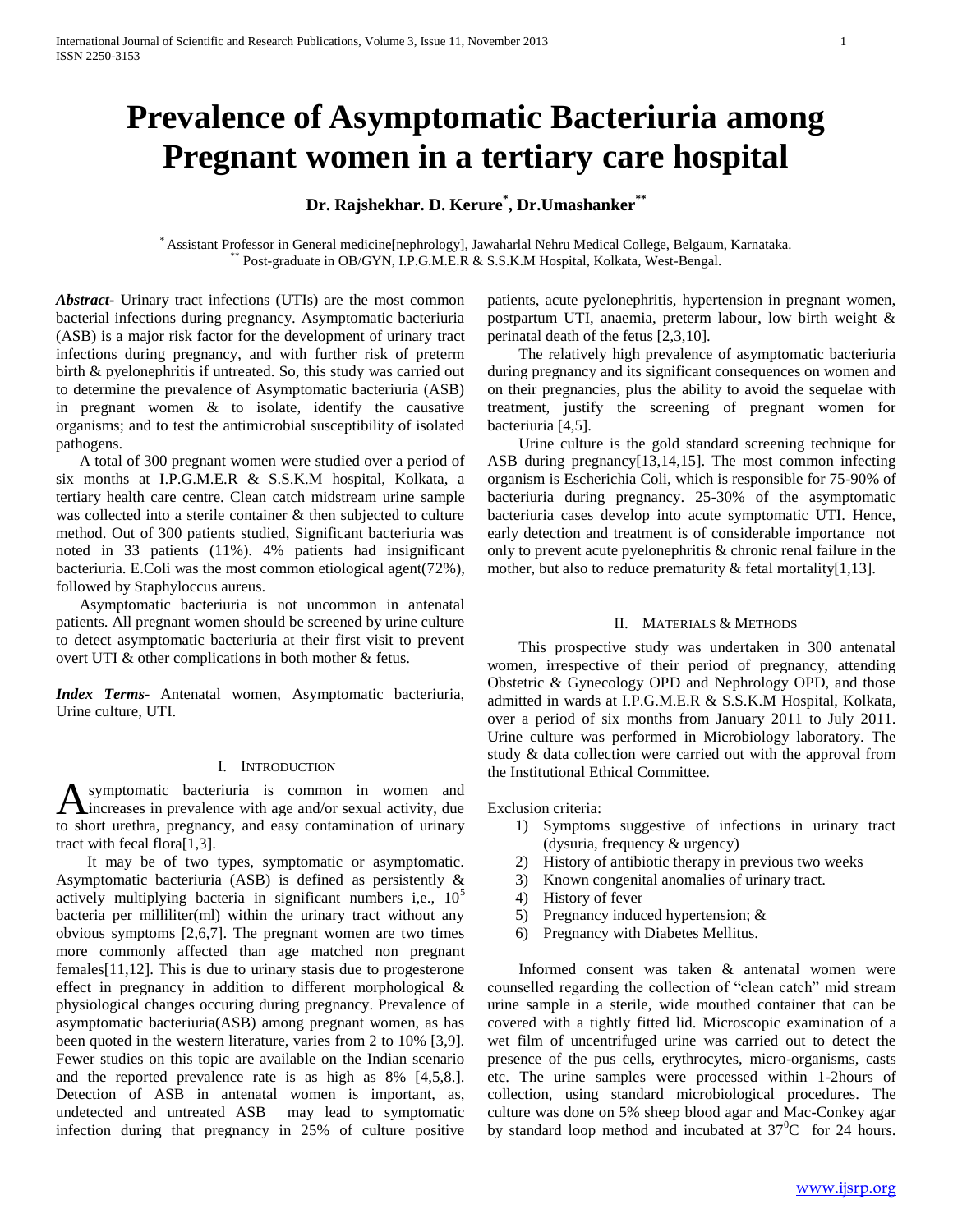Prolonged incubation was done for further 24hours if no growth obtained .The identification of organisms was done by Gram staining, motility test, catalase test, oxidase test, coagulase test, and routine biochemical tests as per Cowan and Steels Manual [15]. The growth was interpreted as sterile if no growth obtained . It was interpreted as Significant if the number of colonies corresponded to  $10^5$  colony forming units (CFU) per ml. Insignificant growth was reported if colony count was less than  $10^5$  CFUs per ml.

 The standardized Kirby-Bauer disc diffusion method on Muller Hinton agar plate as per recommendations of NCCLS (CLSI) was used for antibiotic sensitivity testing [16]. The antibiotics tested were Ciprofloxacin, Norfloxacin, Erythromycin, Ampicillin, Amoxycillin-Clavulanic acid, Amikacin, Sparfloxacin, Co-trimoxazole, Cefotaxime, Ceftazidime, Nitrofurantoin, Pipercillin, Tazobactam, Imipenem, Tobramycin, Cefipime, and Cefperazone-Sulbactum. All the asymptomatic bacteriuric pregnant women were adviced to take treatment.

#### III. RESULTS

 Out of 300 pregnant women examined for asymptomatic bacteriuria, 231 samples were sterile with no growth. Significant bacteriuria was found in 33(11%) cases and insignificant bacteriuria in 12(4%)cases. Growth of contaminants was seen in 24(8%) samples [Table/fig-1].

 The highest number of culture positive cases among pregnant women were in the age group of 26-35 years (57%), followed next by 18-25 years (30%)  $\&$  >36years (12%). The youngest among the cases studied was 17 years old & the oldest was 41 years old [Table/fig-2].

 Significant bacteriuria was found more in primigravida(59%) than multigravida(41%).

 In our study, maximum number of culture positive cases were noted in second trimester (54.54%), followed next by first trimester $(27.27\%)$  and third trimester $(18.19\%)$  (Table/fig-3).

 The commonest isolated organism was E.Coli in 24 patients (72.72%), followed by S.aureus in 4 patients (12.12%), Klebsiella pneumonia in 2 cases (6.07%), Acenatobacter, Proteus Mirabilis & Citrobacter each in one case (3.03%) of culture positive cases (Table/fig-4).

 In our study, two organisms (6.06%) were found to be resistant to first line antimicrobial drugs like Ampicillin, Cotrimoxazole, Norfloxacin, Cefoperazone & Nitrofurantoin. Out of these two isolates, one each were E.Coli & K.pneumoniae. The two isolates were found to be sensitive to second line drugs. K.pneumoniae was sensitive to Amikacin, and E.Coli was sensitive to Cefuroxime & Ceftazidime.

#### IV. DISCUSSION

 Urinary tract infections are common in females & much more common in pregnancy. Infection of the urinary tract in pregnancy is due to the morphological and physiological changes that takes place in the genitourinary tract during pregnancy[3,5]. Asymptomatic bacteriuria of pregnancy needs special attention, due to lack of symptoms & its adverse consequences in pregnancy. A cost evaluation study reported that screening for pyelonephritis is appropriate when the prevalence of ASB is greater than 2% [23]. An early detection and treatment of ASB may be of considerable importance not only to forestall acute pyelonephritis and chronic renal failure in the mother, but also to reduce the prematurity  $\&$  fetal mortality in the offspring[6].

 In our study, we found the prevalence of ASB to be 11% and so, screening all antenatal women for ASB, especially in early pregnancy by a quantitative urine culture is recommended.

 Overall, the incidence in various Indian studies was found to be between 5 & 12%, and in Western studies, the incidence ranges from 2-7% [3,18]. In the present study, significant bacteriuria was found in 11% cases, which was almost similar to other studies [3,4,5,]. ). There are not many studies on the incidence of ASB in India. In a study which was by Lavanya SV et al [6]., the incidence of ASB was 8.4% in a south Indian population. This may be due to stasis produced by gravid uterus, and since most E.Coli strains prefer that environment, they cause UTI. Another reason could be as a result of poor genital hygiene practices by pregnant women who may find it difficult to clean their anus properly after defecating or to clean their genitals after passing urine [1,3,19]. The early detection of ASB is essential for an early treatment and for the avoidance of complications.

 Antenatal women in age group 26-35 years had highest percentage of culture positive cases (57.57%), followed by 18-25 years age  $(30.30\%)$  &  $>36$  years age  $(12.13\%)$  respectively (Table/fig-2). Similar age pattern was also observed in other studies [19,20]. The reason may be due to that, mos twomen between 26-35 years age group may be multiparous , and multiparity is a risk factor for acquiring asymptomatic bacteriuria in pregnancy [19,22].

 In our study, most culture positive cases were seen in second trimester (54.54%), which was similar to Girishbabu R J study [1] and Nath et al study [11].

 The gram negative bacteria were mainly responsible for asymptomatic bacteriuria. E.Coli was commonly found in 24 cases (72.72%) in our study which is similar to different studies, where also E.Coli was found to be the commonest isolate [3,12,24]. The most common organism which was isolated was E.coli (72.72%), followed by S.aureus (12.12%) and Klebsiella Pneumoniae (6.07%).

 The isolates were most sensitive to nitrofurantoin and imipenem, followed by ceftazidime, amikacin, cefotaxime, cotrimoxazole, amoxicillin-clavulanic acid & erythromycin.

 Incidence of low birth weight babies (50%) and prematurity (75%) was higher in untreated asymptomatic bacteriuric patients in a study by Lavanya S V et al. [24] and Nath et al.[11].

 P.Mitra et al. [25] found pre-eclamptic toxemia was more common in the bacteriuric group (9.1%) as compared to abacteriuric group (6%).

 All patients with significant bacteriuria were advised to take appropriate antibiotics as per the sensitivity report.

#### V. CONCLUSION

 Significant bacteriuria was present in 11% in this study. The most sensitive test for its detection is urine culture with cleancatch mid stream urine. Women with ASB may have serious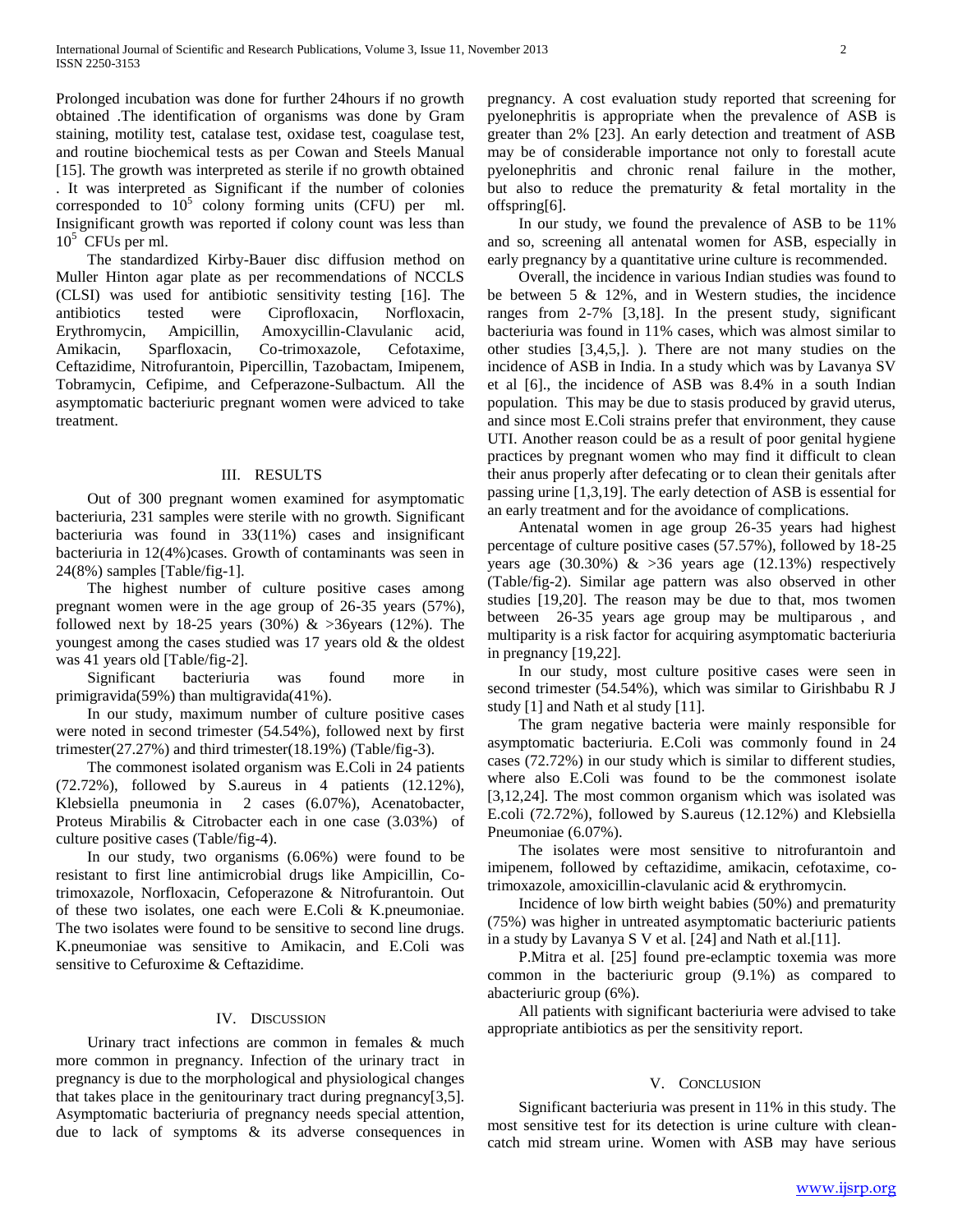consequences on both mother & fetus. Therefore, it is important to screen all antenatal women for Asymptomatic bacteriuria at their first prenatal visit, preferably in first trimester, and those who are positive should be followed up closely after treatment because about  $1/3<sup>rd</sup>$  will experience a recurrence. . It's time that we have a look at this strategy for improving the healthcare and for reducing the maternal and foetal morbidity and mortality.

#### ACKNOWLEDGEMENTS

 We sincerely thank Dean, Principal and all the staff of I.P.G.M.E.R & S.S.K.M Hospital, Kolkata, West Bengal, India for their constant support and for providing facilities to conduct this study.

#### **REFERENCES**

- [1] Girishbabu R J, Srikrishna R, Ramesh S T. Asymptomatic bacteriuria in pregnancy. Int J Biol Med Res 2011;2(3);740-742.
- [2] Anantnarayana R, Paniker J. Ananthanarayana and Paniker's text book of Microbiology. 7th Ed; 2005; pg-275.
- [3] Kerure SB, Surpur R, Sagarad SS, Hegadi S. Asymptomatic bacteriuria among among pregnant women. Int J Reprod Contracept Obstet Gynecol 2013; 2: 213-216.
- [4] Balamurugan S, Chaitanya Shah, Jayapriya S., Priyadarshini S., Jeya M., Ramesh Rao K.. Reagent strip testing (RST) for Asymptomatic bacteriuria(ASB) in pregnant women:A cost-effective screening tool in under-resourced settings. JCDR 2012 May; 6:671-673.
- [5] Patel HD, Livsey SA, Swann RA, Bukhari SS. Can urine dipstick testing for urinary tract infection at the point of care reduce the laboratory workload? J Clin Pathol 2005; 951-54.
- [6] Jayalakshmi J, Jayaram VS. Evaluation of various screening tests to detect asymptomatic bacteriuria in pregnant women. Indian J Pathol Microbiol 2008; 51: 379-81.
- [7] Hankins GD, Whalley PJ. Acute urinary tract infections in pregnancy. Clin Obstet Gynaecol 1985; 28: 266-78.
- [8] Delzell JE, Lefevre ML. Urinary tract infections during pregnancy. Am Fam Physician 2000; 61: 713-21.
- [9] Enayat K, Fariba F, Bahram N. Asymptomatic bacteriuria among pregnant women referred to out patient clinics in Sanandaj, Iran. Int Braz J Urol.2008; 34(6):699-707.
- [10] Cunningham FG, Gant NF, Laveno KJ, et al. Renal and urinary tract disorders. Williams Obstetrics. 21st Ed. New York: McGraw–Hill Medical Publishing Division; 2001. p.1253- 4.
- [11] Nath G, Chaudhary M, Prakash J ,et al. Urinary tract infection during pregnancy and fetal outcome. Indian J Med Microbiol. 1996; 14; 158-60.
- [12] Chandel Lata R, Kanga Anil, Thakur Kamlesh et al. Prevalence of Pregnancy Associated Bacteriuria: A study done in a tertiary care Hospital. The J Obstet Gynecol India 2012 ; 62[5]: 511-514.
- [13] Gayathree I, Shetty S, Deshpande SR, Venkatesh DT. Screening for asymptomatic bacteriuria in pregnancy. An evaluation of various screening tests in Hassan District Hospital, India. JCDR 2010;4(4): 2702-2706.
- [14] Patterson TF, Andriole VT. Bacteriuria in pregnancy. Infect Disclin North Am. 1987;1(4):807 –822.
- [15] Cowan and Steels manual for the identification of medical bacteria. In: Barrow GI, Feltham RKA, editors. 3rd ed. Cambridge: Cambridge University Press; 1993.
- [16] Clinical and Laboratory Standards Institute. Performance standards for antimicrobial susceptibility testing: 17th informational supplement. CLSI / NCCLS document M100-S17. Clinical and laboratory Standards Institute, Wayne, Pennsylvania;2007:27(1).
- [17] Rouse DJ, Andrews WW, Goldenberg RL, Owen J. Screening and treatment of asymptomatic bacteriuria of pregnancy to prevent pyelonephritis : a cost–effectiveness and cost–beneficial analysis. Obstetrics & Gynecology 1995;86:119-23.
- [18] Yashodhara P, Mathur R, Raman I. Urinary tract infection in pregnancy. Indian J Med Res. 1987;86: 309-14.
- [19] Imade PE, Izekor PE, Eghafona NO, Enabuele 0I, Ophori E. Asymptomatic bacteriuria among pregnant women. North Am J Med Sci 2010; 2[6]: 263- 266.
- [20] Turpin CA, Minakh B, Danso KA, Frimpong EH. Asymptomatic bacteriuria in pregnant women attending antenatal clinic at Komfo Anokye Teaching hospital, Kumasi, Ghana Med J 2007;41[1] ;26-29.
- [21] Amadi ES, Enemuo OB, Uneke CJ, Nwosu OK, et al. Asymptomatic bacteriuria among pregnant women in Abakahki, Ebonyi State. Nigeria J Med Sci 2007; 7[4]:698-700.
- [22] Akinloye O, Ogbolu DO, Akinloye OM, Terry Alli OA. Asymptomatic bacteriuria of pregnancy in Ibadan, Nigeria: a re-assessment . Br J Biomed Sci 2006; 63: 109-112.
- [23] Fatima N, Ishrat S. Frequency and risk factors of asymptomatic bacteriuria during pregnancy. J Coll Physicians Surg Pak 2006;16:273-275.D. Asymptomatic bacteriuria in antenatal women. Int J Med Microbiol. 2002;20[2]:105-6.
- [24] Lavanya SV, Jogalokshmi D. Asymptomatic bacteriuria in antenatal women. Int J Med Microbiol. 2002;20(2):105-6.
- [25] Mitra P, Kulkarni VA, Sengupta SR, et al. Urinary tract infection in pregnancy. J Obstet Gynecol India. 1977;27:711-8.

#### AUTHORS

**First Author** – Dr. Rajshekhar. D. Kerure, MD,DM(NEPHROLOGY). Assistant Professor in General medicine[nephrology], Jawaharlal Nehru Medical College, Belgaum, Karnataka. E-Mail: rdkerure@gmail.com **Second Author** – Dr.Umashanker, DGO,MS(OBG). Postgraduate in OB/GYN, I.P.G.M.E.R & S.S.K.M Hospital, Kolkata, West-Bengal. E-Mail: ukumashankar@gmail.com

**Correspondence Author** – Dr. Rajshekhar. D. Kerure, Assistant Professor in General medicine[nephrology], Jawaharlal Nehru Medical College, Belgaum, Karnataka. E-Mail : rdkerure@gmail.com

Present address – Dr. Rajshekhar. D. Kerure. Plot no. 13, Sector-11, Mahantesh nagar, Belgaum, Karnataka. Pin code-590016. Ph-09844245810, 09036901233.